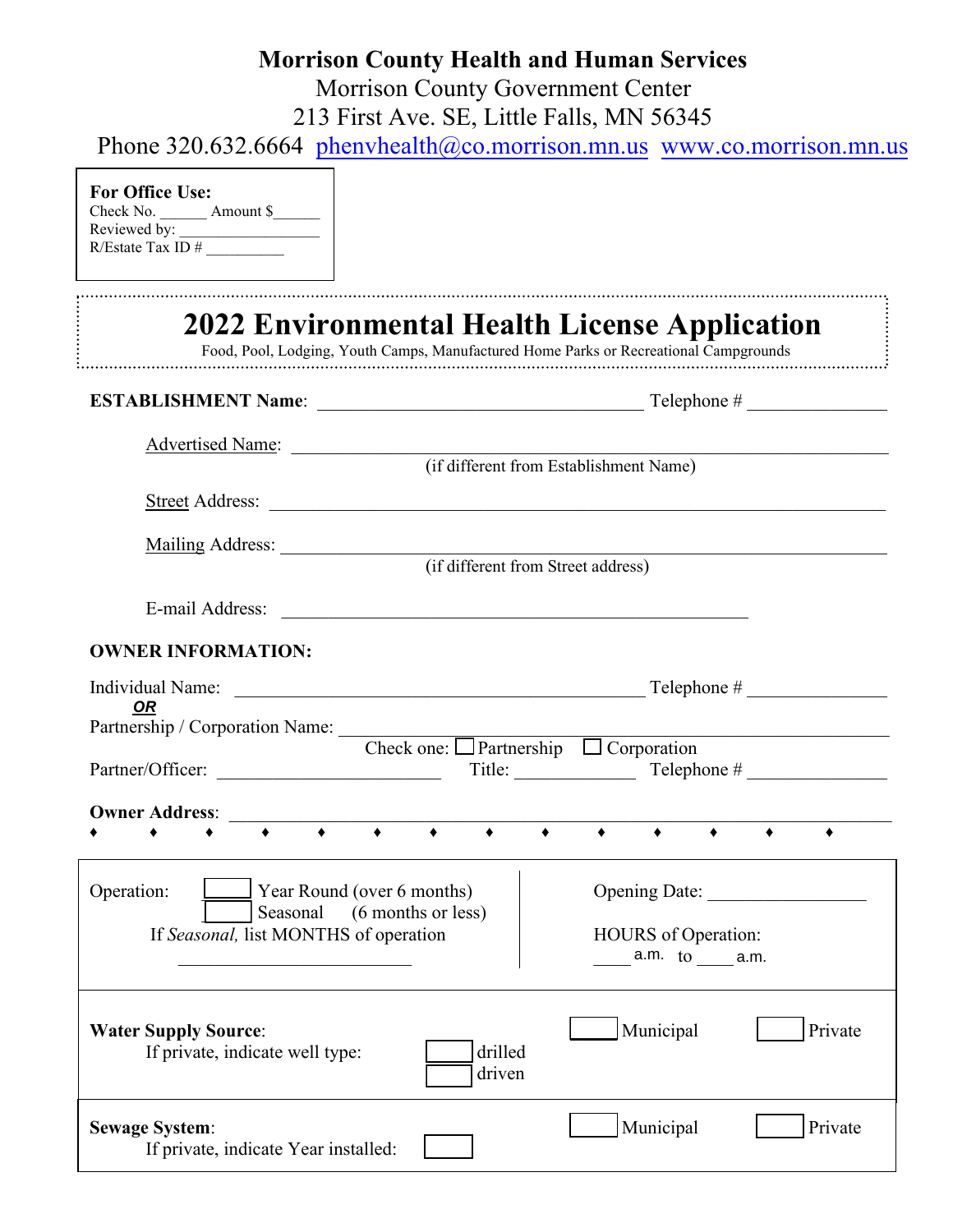# **WORKERS COMPENSATION INSURANCE**

Minnesota Statutes Chapter 176.182 requires that you supply information concerning your workers' compensation insurance. If you employ anyone, complete items 1-4. If you do not have any paid or otherwise compensated employees, complete only item 1. Sign and date where indicated.

| $\bullet$ | .<br>$\bullet$ $\bullet$<br>$\rightarrow$<br>$\bullet$<br>NOTICE |
|-----------|------------------------------------------------------------------|
|           | <b>SIGNATURE:</b><br>DATE:                                       |
| 4)        | Workers Compensation Insurance Policy Number:                    |
| 3)        | Mailing Address of W/C Insurance Company:                        |
| 2)        | Workers Compensation Insurance Company Name:                     |
| 1)        | Applicant name:                                                  |

Pursuant to Laws of Minnesota, 1984, Chapter 502, Article 8, Section 2 (270.72) (Tax Clearance; Issuance of Licenses), the licensing authority, upon request of the commissioner, is required to provide to the Minnesota Department of Revenue your Minnesota business tax identification number and the Social Security number of each license applicant.

Under the Minnesota Government Data Practice Act and the Federal Privacy Act of 1974, we are required to advise you of the following regarding the use of this information:

- 1) This information may be used to deny the issuance of your license in the event you owe Minnesota sales, employers' withholding or motor vehicle excise taxes.
- 2) Upon receiving this information, the licensing authority will supply it only to the Minnesota Department of Revenue. However, under the Federal Exchange of Information Agreement, the Department of Revenue may supply this information to the Internal Revenue Service.

## **3) Failure to supply this information may jeopardize or delay processing of your license issuance.**

| <b>Applicant Last Name</b>              | <b>First Name</b>                   | Middle Initial |
|-----------------------------------------|-------------------------------------|----------------|
| <b>Applicant Address</b>                | City, State, Zip                    |                |
| <b>Applicant Social Security Number</b> | Position (Officer, Partner, etc.)   |                |
| <b>Business Name</b>                    |                                     |                |
| <b>Business Address</b>                 | City, State, Zip                    |                |
| Federal ID Number (EIN)                 | Minnesota Tax Identification Number |                |
| <b>SIGNATURE:</b>                       | DATE:                               |                |